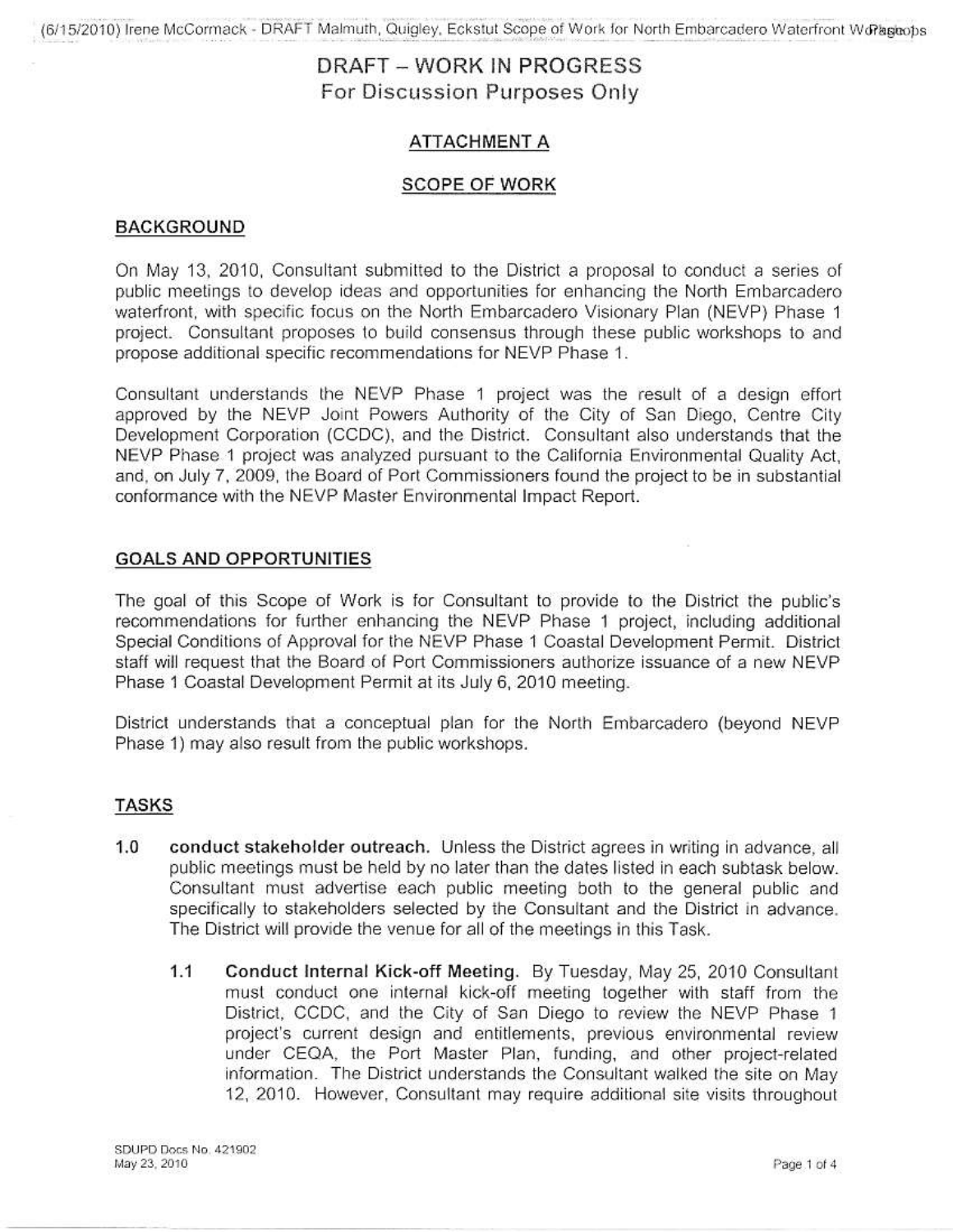the scope of this Agreement.

Consultant requests that the NEVP Phase 1 Design Team (Civitas, PDC, Spurlock Poirier, etc.) be available to present their work at this internal kick-off meeting. The Consultant understands that the NEVP Phase 1 Design Team mav participate subject to their availability and the availability of funding through the District or CCDC design contract for NEVP Phase 1.

Deliverables: Conduct meeting and deliver, by no later than three business days following the meeting, the following: (a) detailed meeting notes, (b) a summary of those notes with Consultant's comments, and (c) a list of recommended actions to be taken before the next public meeting, including a draft agenda.

 $1.2$ Conduct "Site Planning Principles" Kick-off Public Meeting. Bv Saturday, June 5, 2010 Consultant must conduct one public meeting to educate the public on the scope of the plan and the "end in mind," discuss site planning principles (i.e. circulation, uses, open spaces), develop a program for public and private uses, and share ideas/opportunities for enhancing NEVP Phase 1.

Deliverables: Conduct meeting and deliver, by no later than three business days following the meeting, the following: (a) detailed meeting notes, (b) a summary of those notes with Consultant's comments, (c) a draft list of ideas/opportunities for enhancing NEVP Phase 1, and (d) a list of recommended actions to be taken before the next public meeting, including a draft agenda.

 $1.3$ Conduct "Enhancement Ideas and Opportunities" Public Meeting. By Saturday, June 19, 2010 Consultant must conduct one public meeting to further develop ideas and opportunities for enhancing NEVP Phase 1, discuss alternative ideas and plans, and give some direction towards a preferred alternative.

Opportunities for enhancement may include, but not be limited to the following:

- " Landscaping improvements (i.e. add/remove grass, add/remove Jacaranda trees, add/remove drought tolerant plants)
- · Paving
- Public art elements
- Water features
- · Broadway Pier forecourt event programming
- Roadway width reductions and realignments
- Additional waterfront focal points

Deliverables: Conduct meeting and deliver, by no later than three business days following the meeting, the following: (a) detailed meeting notes, (b) a summary of those notes with Consultant's comments, and (c) a list of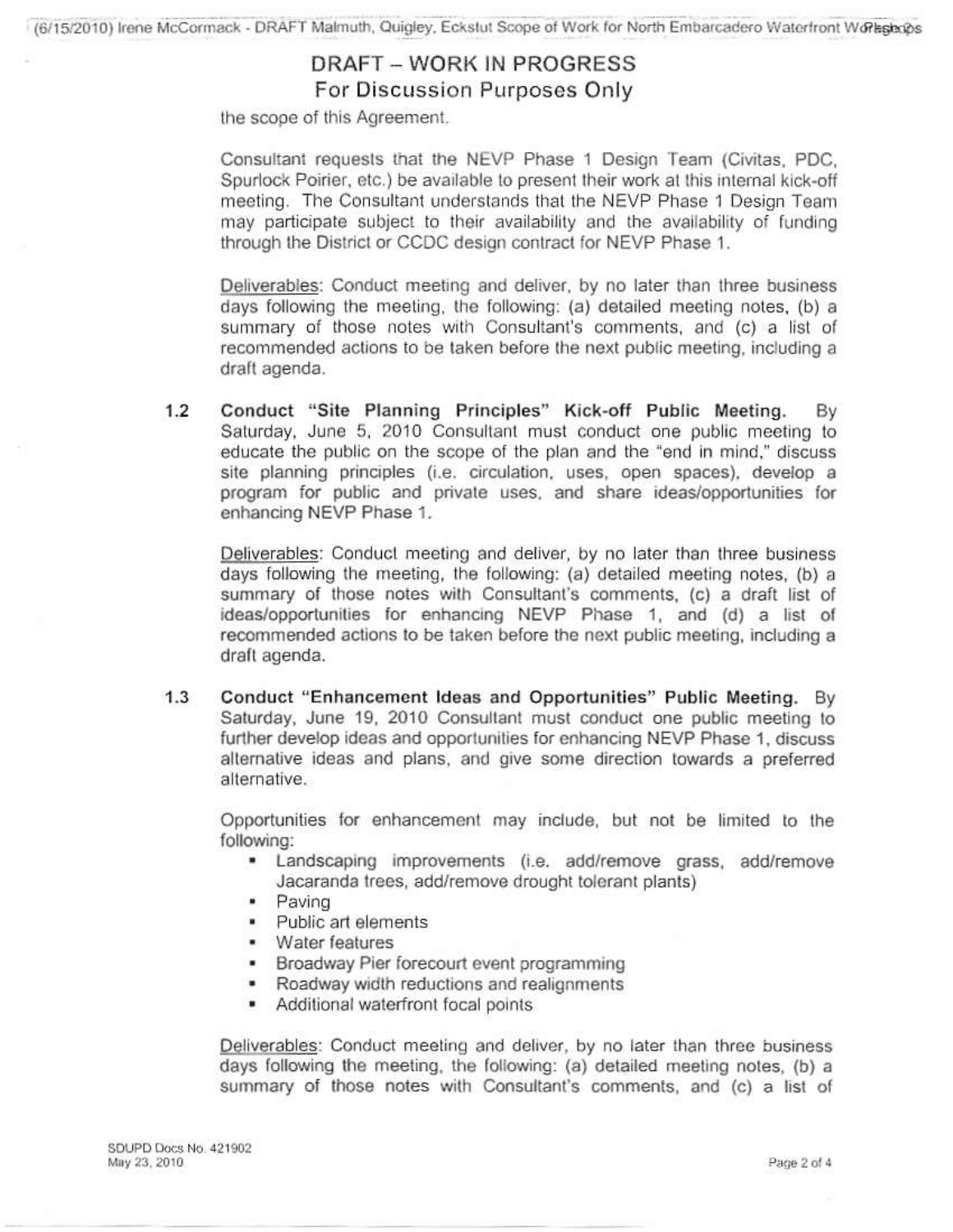recommended actions to be taken before the next public meeting, including a draft agenda, and (d) a draft list of alternatives.

 $1.4$ Conduct "Consensus Building and Final Recommendations" Public Meeting. By Monday, June 28, 2010, Consultant must conduct a public meeting to reach consensus on a conceptual plan and develop final recommendations for enhancing NEVP Phase 1. Recommendations will include additional specific Special Conditions of approval for the NEVP Phase 1 Coastal Development Permit. At this meeting, the Consultant will identify areas and/or elements of consensus among those who participate, and areas and/or elements that have not reached consensus by the close of the meeting. This meeting may form the basis of the presentations described in Task 2.0 below.

Deliverables: Conduct meeting and deliver, by no later than two business days following the meeting, the following: (a) detailed meeting notes, (b) a summary of those notes with Consultant's comments, and (c) a draft of the presentation to be made to the Board of Port Commissioners described in Task 2.0 below, and (d) a final list of alternatives based on the "Consensus Building and Final Recommendations" meeting and the Consultant's professional opinion.

The cost for completion of Task 1 shall not exceed Thirty Thousand Dollars (\$30,000).

#### $2.0$ prepare nevp phase 1 recommendations

 $2.1$ Submit Draft Recommendations. By Wednesday, June 30, 2010, Consultant must prepare and deliver to the District draft conceptual plans and specific recommendations for enhancing the NEVP Phase 1 project. The draft must be based on the outreach conducted in Task 1. The draft must include recommendations that fall within the opportunities parameters established by the District and the public through the outreach process. The District may provide comments on the draft recommendations that the Consultant must consider in the final recommendations.

Deliverables: One draft whitepaper consisting of the following elements: (a) a draft conceptual plan and draft list of specific recommendations for NEVP Phase 1, including additional specific Special Conditions of approval for the NEVP Phase 1 Coastal Development Permit (b) conceptual drawings as necessary to illustrate the recommendations, (c) all notes from the stakeholder outreach meetings.

 $2.2$ Submit Final Recommendations. By Friday, July 2, 2010 following review and comment by the District, Consultant must prepare and deliver to the District final recommendations based on the draft and the District's comments. The final recommendations must form the basis of a presentation to the Board on July 6, 2010.

SDUPD Docs No. 421902 May 23, 2010